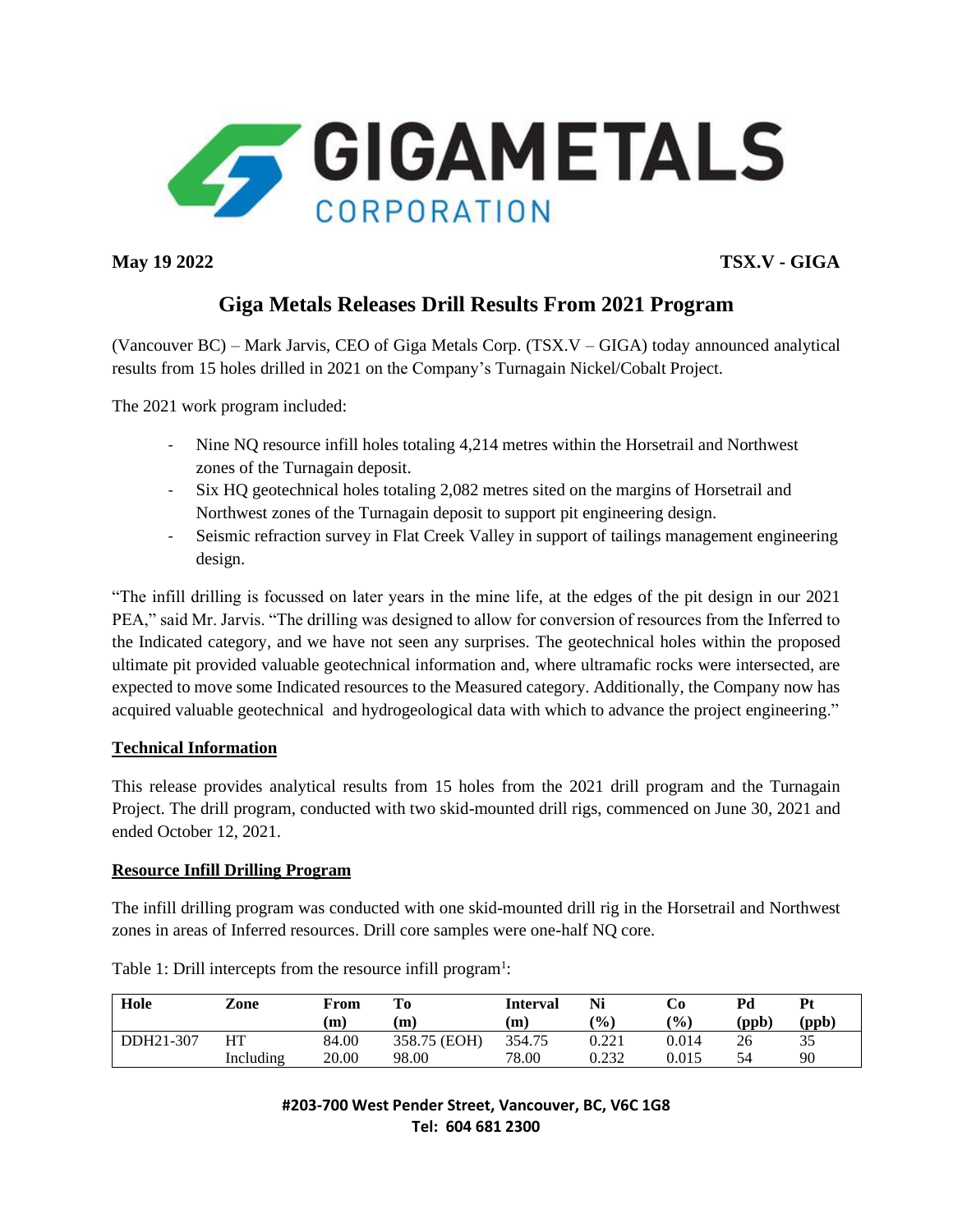| DDH21-308 | HT        | 6.95   | 477.62 (EOH) | 470.67 | 0.214 | 0.013 | 23 | 24 |
|-----------|-----------|--------|--------------|--------|-------|-------|----|----|
|           | Including | 6.95   | 54.00        | 47.05  | 0.250 | 0.014 | 18 | 24 |
|           | and       | 408.00 | 440.00       | 36.00  | 0.252 | 0.013 | 28 | 26 |
| DDH21-309 | <b>NW</b> | 20.50  | 726.41 (EOH) | 703.87 | 0.211 | 0.013 | 23 | 24 |
| DDH21-312 | <b>NW</b> | 0.99   | 570.09 (EOH) | 569.10 | 0.230 | 0.012 | 20 | 22 |
|           | Including | 216.00 | 360.00       | 144.00 | 0.260 | 0.014 | 39 | 40 |
| DDH21-315 | HT        | 284.00 | 465.43 (EOH) | 181.43 | 0.197 | 0.012 | 24 | 26 |
| DDH21-317 | <b>HT</b> | 5.18   | 331.82 (EOH) | 326.64 | 0.211 | 0.013 | 19 | 15 |
|           | Including | 184.00 | 264.00       | 80.00  | 0.255 | 0.014 | 28 | 24 |
| DDH21-318 | HT        | 7.87   | 370.94 (EOH) | 363.07 | 0.116 | 0.009 | 13 | 11 |
| DDH21-320 | HT        | 16.00  | 401.42 (EOH) | 385.42 | 0.173 | 0.010 | 18 | 17 |
| DDH21-321 | HT        | 132.00 | 511.15 (EOH) | 379.15 | 0.151 | 0.010 | 10 | 10 |

<sup>1</sup>NW: Northwest zone; HT: Horsetrail zone; EOH: end of hole

#### **Geotechnical Drilling Program**

The geotechnical drilling program was conducted with one skid-mounted drill rig in the Horsetrail and Northwest zones. Although these drill holes provide valuable additional geological and resource modeling information, their primary purpose was to investigate the geotechnical characteristics of the proposed pit wall areas with oriented core and optical televiewer, and to conduct hydraulic conductivity packer tests and install vibrating wire piezometers to guide engineering design. Where ultramafic rocks were intersected drill core samples from this program were one-half HQ core.

| Hole      | Zone      | From                     | To           | <b>Interval</b> | Ni            | Co     | Pd    | Pt    |
|-----------|-----------|--------------------------|--------------|-----------------|---------------|--------|-------|-------|
|           |           | (m)                      | (m)          | (m)             | $\frac{6}{6}$ | $(\%)$ | (ppb) | (ppb) |
| DDH21-310 | <b>NW</b> | 3.00                     | 400.53 (EOH) | 397.53          | 0.218         | 0.012  | 18    | 22    |
|           | Including | 76.00                    | 144.00       | 68.00           | 0.265         | 0.013  | 9     | 11    |
| DDH21-311 | NW        | 4.34                     | 300.00 (EOH) | 295.66          | 0.204         | 0.010  | 6     | 8     |
| DDH21-313 | HT        | 44.00                    | 398.89 (EOH) | 354.89          | 0.173         | 0.013  | 6     |       |
| DDH21-314 | <b>NW</b> | No significant intervals |              |                 |               |        |       |       |
| DDH21-316 | HT        | 112.00                   | 235.98 (EOH) | 123.98          | 0.147         | 0.012  | 18    | 13    |
| DDH21-319 | HT        | 6.00                     | 351.79 (EOH) | 345.79          | 0.244         | 0.015  | 31    | 26    |
|           | Including | 36.00                    | 96.00        | 60.00           | 0.367         | 0.015  | 47    | 34    |

Table 2: Drill intercepts from the geotechnical drilling program<sup>2</sup>:

2NW: Northwest zone; HT: Horsetrail zone; EOH: end of hole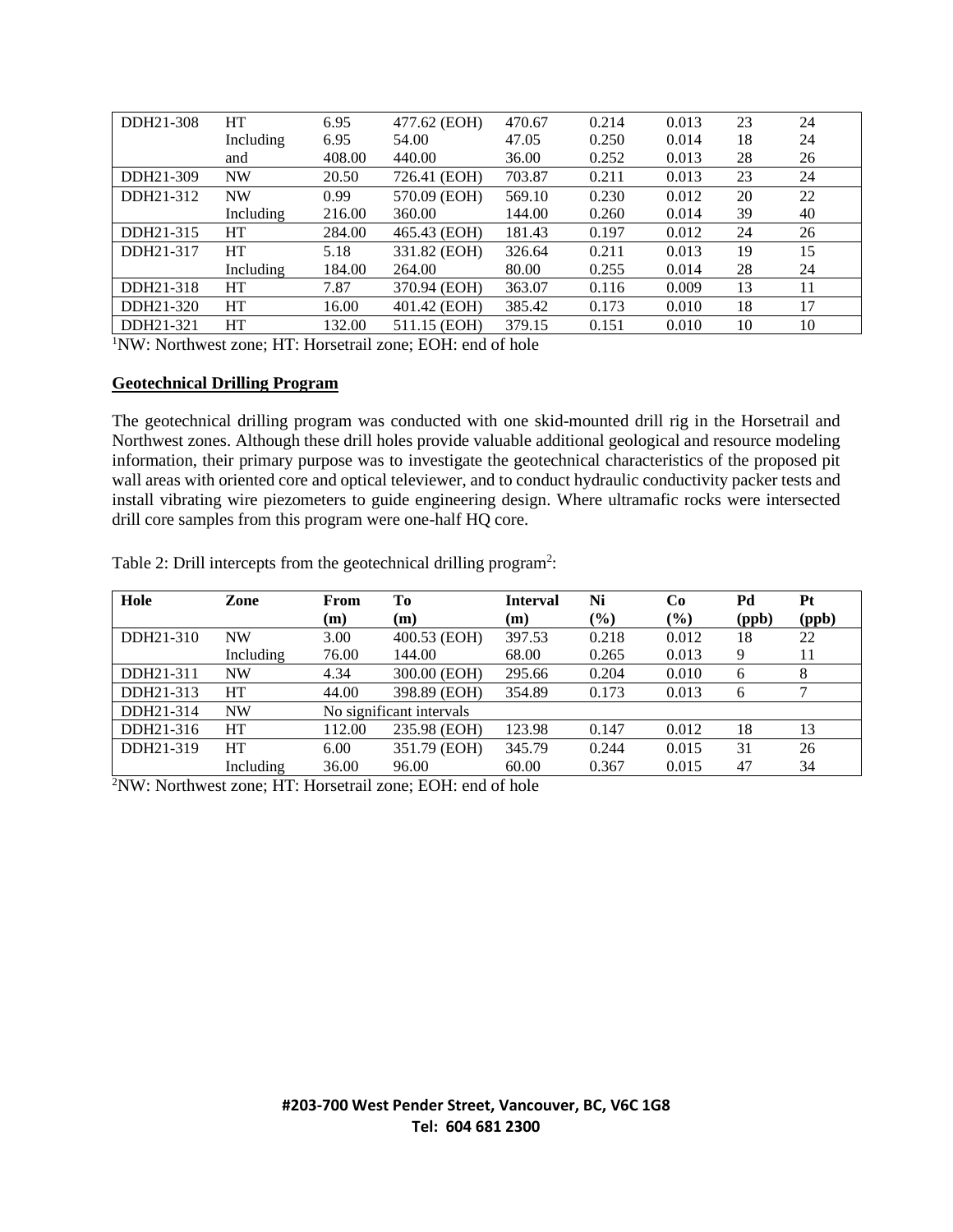

**Figure 1:** Infill and Geotechnical Drill Hole Locations in Horsetrail and Northwest zones (Click here to view online)

#### **Seismic Refraction Survey**

The seismic refraction survey was conducted by Frontier Geosciences from September 7, 2021 to October 6, 2021 in support of engineering design for the proposed Turnagain Mine tailings storage facility and had three main objectives: to estimate overburden thickness, to estimate overburden characteristics, and to estimate depth to water table. Information gathered will be used to select sites for sonic and diamond drilling to further characterize geotechnical characteristics for tailings storage design.

#### **Quality Assurance, Quality Control**

Diamond drilling in 2021 was conducted on the Turnagain property using both NQ and HQ diameter drill rods. Drills were oriented using a Reflex TN-14 Gyrocompass and, after completion of the drill hole, were surveyed using a Reflex EZ-Gyro. NQ core samples were ½ core collected using a hydraulic core splitter, while HQ core samples were  $\frac{1}{2}$  core collected with a diamond core saw. Giga Metals systematically inserted certified reference materials (standards) and blanks into each batch of samples at regular intervals. Samples were placed in sealed bags and shipped directly to SGS Canada Ltd.'s laboratory in Burnaby, British Columbia. Samples were prepared by crushing the entire sample to 75% passing 2 millimetres, riffle

> **#203-700 West Pender Street, Vancouver, BC, V6C 1G8 Tel: 604 681 2300**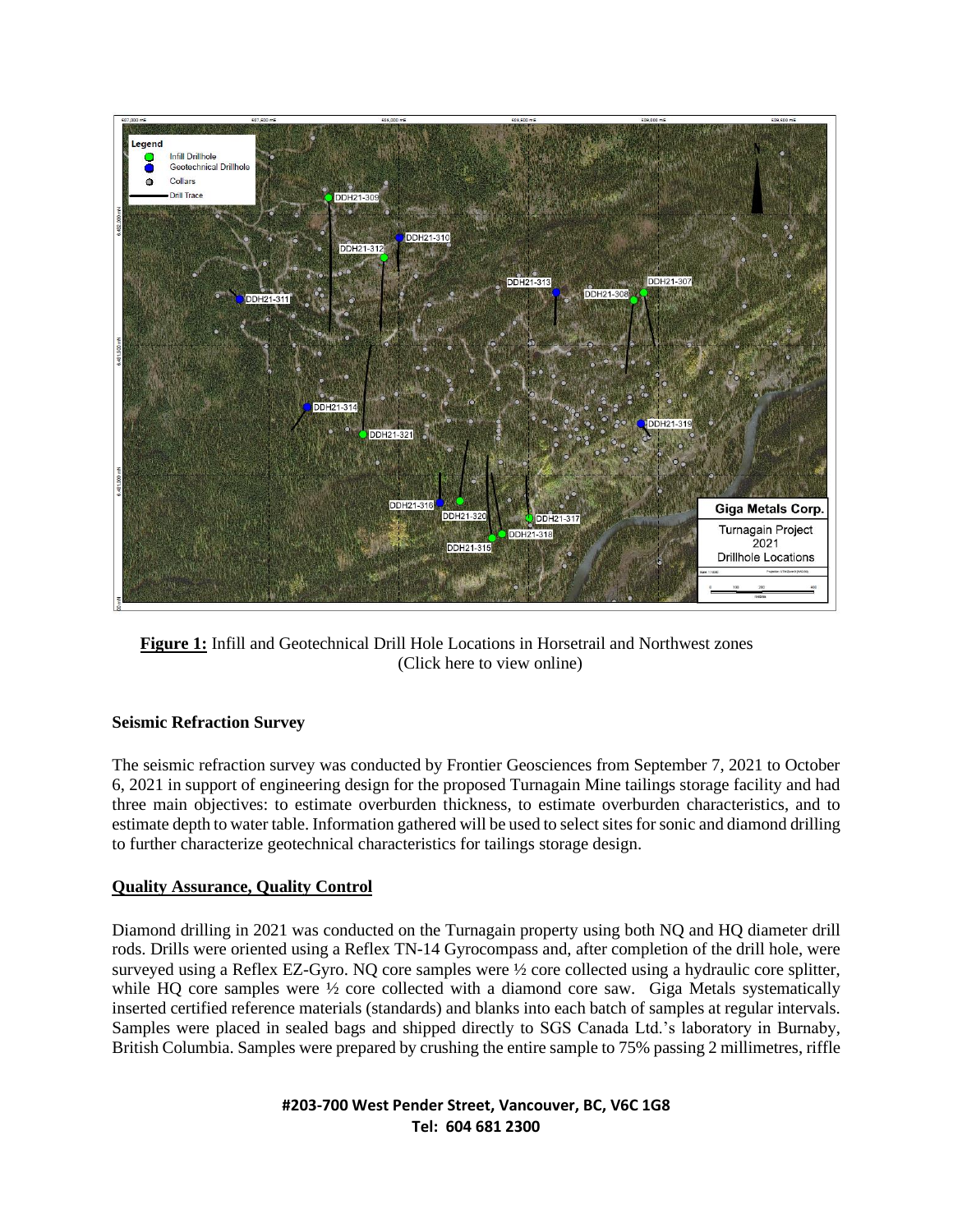splitting of 250 grams and pulverizing the split to 85% passing 75 micrometres. The core samples also underwent a robust duplicate assay program that tests rejects and pulps for reproducibility. Approximately 10% of samples were also sent to a check lab, Saskatchewan Research Council Geoanalytics Laboratories (SRC) (previously TSL Labs). Base metal analyses were determined using the four-acid digestion method with ICP-AES finish. Precious metal analyses were determined with the fire assay method with ICP-AES finish. Analytical results are verified with the application of industry standard Quality Assurance and Quality Control (QA/QC) procedures.

#### **Qualified Person**

*Greg Ross, P. Geo., a Qualified Person as defined by NI 43-101, has read and approved all technical and scientific information contained in this news release. Mr. Ross is the Company's Turnagain Project Manager.*

#### **About Giga Metals' Turnagain Nickel-Cobalt Project**

The [Turnagain Project](https://gigametals.com/projects/turnagain-project/) hosts the Horsetrail nickel-cobalt deposit, a significant undeveloped nickel-cobalt sulphide deposit, located in British Columbia, Canada.

Engineering and metallurgical studies are underway with an objective of producing a Pre-Feasibility study. Extensive metallurgical work indicates a clean concentrate grading 18% nickel and 1% cobalt is reliably achievable using simple "off-the-shelf" processing technology. The Turnagain project covers a large, relatively underexplored land package prospective for additional ultramafic-hosted nickel-cobalt discoveries. Turnagain is one of the few projects in a stable jurisdiction that can potentially deliver large quantities of cobalt and nickel to meet the growing needs of the electric vehicle

and energy storage markets at a time when many research analysts are projecting there will be shortages in the cobalt and nickel required by battery manufacturers.

On behalf of the Board of Directors,

*"Mark Jarvis"*

### **MARK JARVIS, CEO [GIGA METALS CORPORATION](https://gigametals.com/corporate/corporate-vision/)**

*Neither TSX Venture Exchange nor its Regulation Services Provider (as that term is defined in policies of the TSX Venture Exchange) accepts responsibility for the adequacy or accuracy of this release. No stock exchange, securities commission or other regulatory authority has approved the information contained herein.*

> **#203-700 West Pender Street, Vancouver, BC, V6C 1G8 Tel: 604 681 2300**